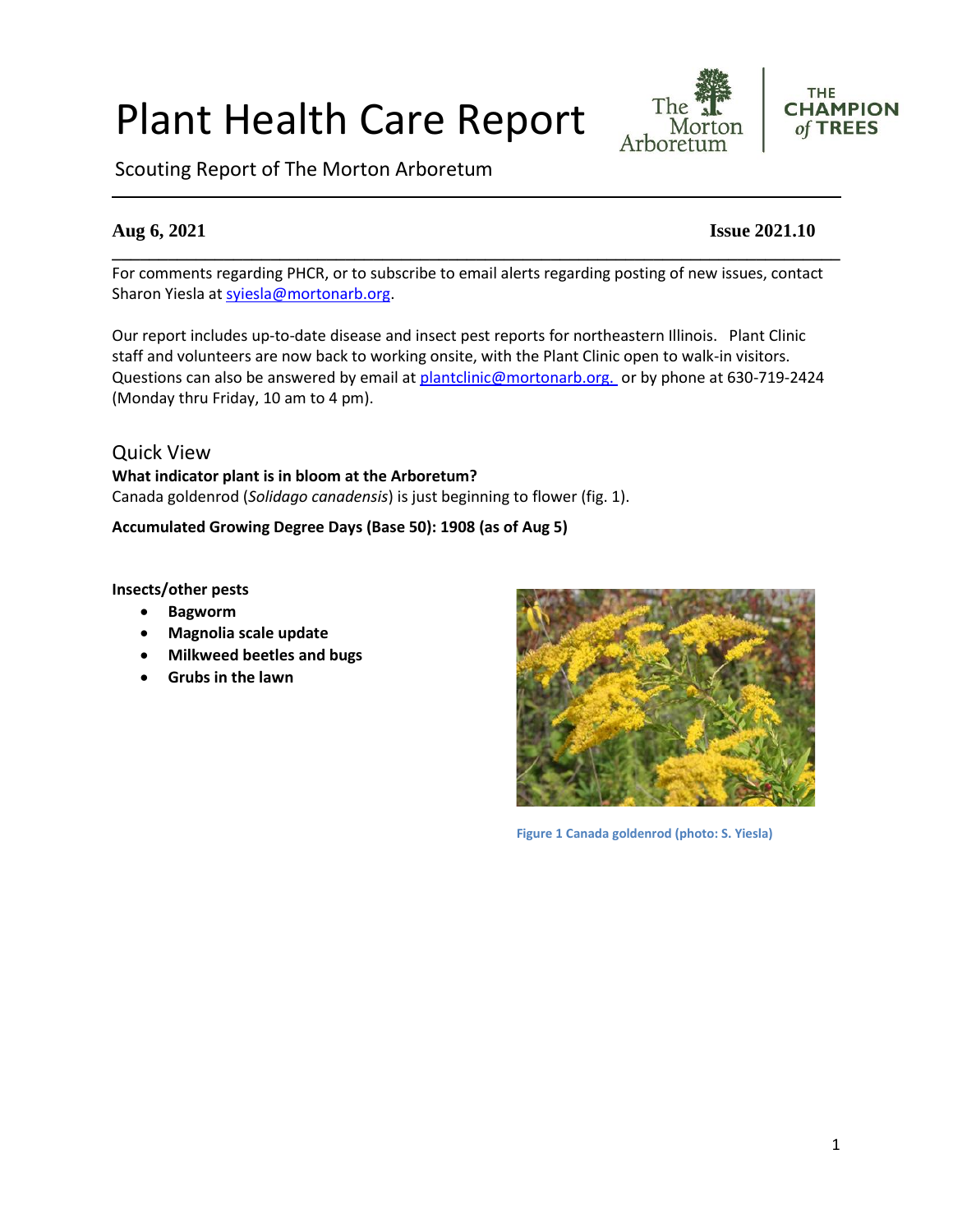# Soil temperatures around Illinois (from Illinois State Water Survey)

For more data go t[o https://www.isws.illinois.edu/warm/soil/](https://www.isws.illinois.edu/warm/soil/) (you will need to set up an account to access data.)

| Max. Soil temps   | St. Charles       | Champaign         | Carbondale        |
|-------------------|-------------------|-------------------|-------------------|
| For Aug 5, 2021*  | reporting station | reporting station | reporting station |
|                   | (north)           | (central)         | (south)           |
| 2-inch, bare soil | 81.4              | 87.3              | 99.2              |
| 4-inch, bare soil | 88.5              | 93.5              | 88.1              |
| 4-inch, under sod | 79.1              | 82.3              | 81.9              |
| 8-inch, under sod | 74.4              | 76.9              | 77.3              |

\* This is the maximum soil temperature recorded the day prior to publication of PHCR.

# Degree Days (current and compared to past years) and rainfall

As of Aug 5, we have 1908 base-50 growing degree days (GDD). The historical average (1937-2020) for this date is 1836 GDD<sub>50</sub>. The table below shows a comparison of GDD in different years. We are comparing the GDD reported in this issue with the GDD reported in the first issue of 2020, 2015 and 2014. These years were selected since publication dates of the first issue were within a day or two of each other. Glencoe, Lisle and Waukegan (60085) were not used in 2015 and 2014, so there is 'no report' from those stations.

| Location                            | GDD as of<br>8/5/21 | GDD as of<br>8/6/20 | GDD as of<br>8/6/15 | GDD as of<br>8/7/14 |
|-------------------------------------|---------------------|---------------------|---------------------|---------------------|
| Carbondale, IL*                     | 2515                | 2541                | 2759                | 2517                |
| Champaign, IL*                      | 2162                | 2151                | 2320                | 2162                |
| Chicago Botanic Garden**  No report |                     | 1947                | 1616                | 1561.5(8/6)         |
| Glencoe*                            | 1542                | 1539                | No report           | No report           |
| Chicago O'Hare*                     | 2107                | 2013                | 2012                | 1982                |
| Kankakee, IL*                       | 2013                | 2003                | 2018                | 1964                |
| Lisle, IL*                          | 2102                | 2054                | No report           | No report           |
| The Morton Arboretum                | 1908                | 1966.5              | 1738                | 1701.5              |
| Quincy, IL*                         | 2301                | 2266                | 2444                | 2311                |
| Rockford, IL*                       | 1936                | 1894                | 1719                | 1704                |
| Springfield, IL*                    | 2241                | 2220                | 2426                | 2242                |
| Waukegan, IL* (60087)               | 1896                | 1763                | 1674                | 1714                |
| Waukegan, IL (60085)                | 1992                | 1834                | No report           | No report           |

\*\*Thank you to Chris Henning, Chicago Botanic Garden, for supplying us with this information.

\*We obtain most of our degree day information from the GDD Tracker from Michigan State University web site. For additional locations and daily degree days, go to <https://gddtracker.msu.edu/>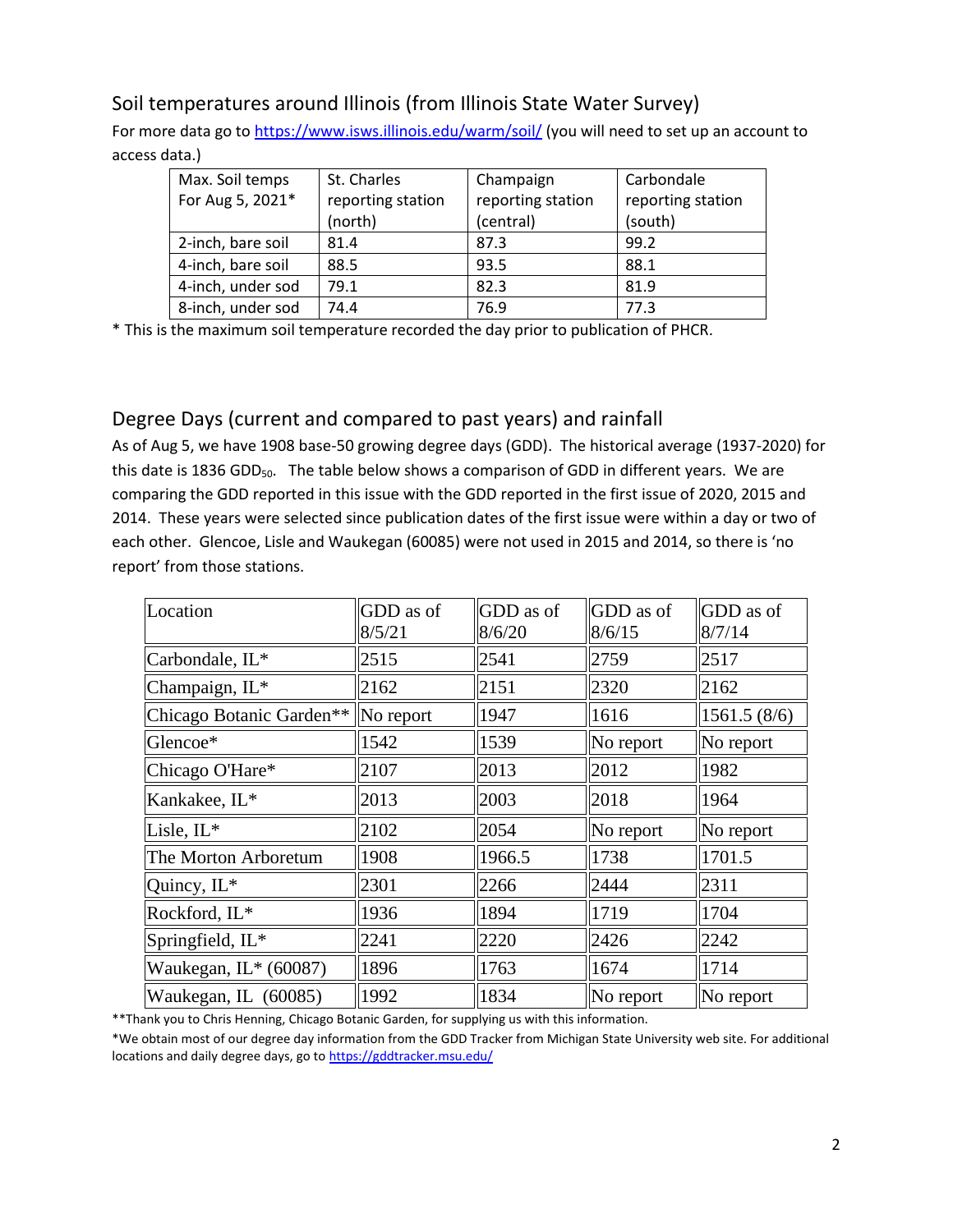| Seasonal precipitation (rain and melted snow) in inches. |                    |                    |                    |
|----------------------------------------------------------|--------------------|--------------------|--------------------|
|                                                          | 2021               | 2020               | average            |
| Jan                                                      | $1.5\,$            | 2.14               | 1.952              |
| Feb                                                      | 1.49               | .85                | 1.769              |
| Mar                                                      | 1.24               | 4.15               | 2.536              |
| April                                                    | 1.39               | 4.37               | 3.692              |
| May                                                      | 3.34               | 8.24               | 4.194              |
| June                                                     | 6.57               | 4.91               | 4.190              |
| July                                                     | 2.04               | 2.87               | 3.893              |
| Aug                                                      | 0 (as of $(8/5)$ ) | 1.1                | 3.802              |
| Year to date                                             | 17.57 (as of 8/5)  | 27.53 (as of 7/31) | 22.22 (as of 7/31) |
| Total (Jan-Sept)                                         |                    | 32.18 (Jan-Sept)   | 29.33 (Jan-Sept)   |

#### **How serious is it?**

Problems that can definitely compromise the health of the plant will be marked "serious".Problems that have the potential to be serious and which may warrant chemical control measures will be marked "potentially serious". Problems that are seldom serious enough for pesticide treatment will be marked "minor". "Aggressive" will be used for weeds that spread quickly and become a problem and "dangerous" for weeds that might pose a risk to humans.

## **Pest Updates: Insects**

| Examples of insects that may emerge soon in northern Illinois (based on growing degree days) |                |                                                                                                                 |                |
|----------------------------------------------------------------------------------------------|----------------|-----------------------------------------------------------------------------------------------------------------|----------------|
| GDD (base 50)                                                                                | insect         | Type of damage<br>Life stage present at this GDD                                                                |                |
| 1950                                                                                         | Magnolia scale | Crawlers begin to emerge<br>(National Phenology Network<br>indicates they may already be<br>starting to emerge) | Feeding on sap |

#### **Bagworm (potentially serious)**

We have had very few reports of bagworm (*Thyridopteryx ephemeraeformis*) this summer…until now. In the last two weeks or so, we have been getting a number of reports of bagworms. In some cases, the reports were accompanied by photos of very large populations and very damaged evergreens. Some were damaged to the point where it is unlikely that they will recover.

Bagworms overwinter as eggs inside the female bag (fig. 2). The bag can contain between 300 and 1,000 eggs. The eggs hatch in early summer, and the young larvae suspend from a



**Figure 2 bagworm bag on host**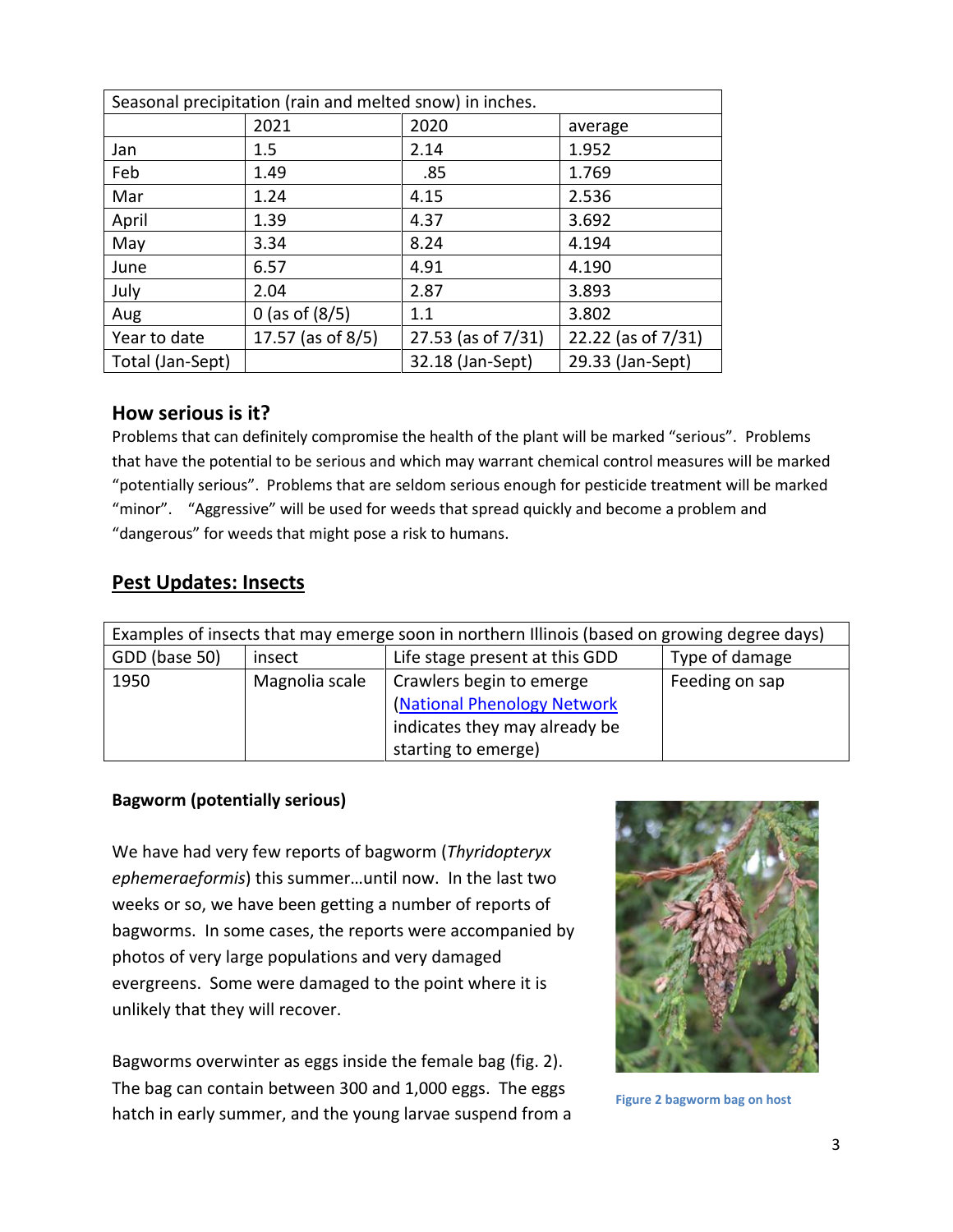silk string and are often "ballooned" by wind to nearby plants. When a suitable host plant is

found, larvae begin to form bags over their bodies. The tiny cone-shaped bags are constructed from silk and camouflaged with bits of twigs and foliage from the host plant. Larvae stick their heads and front legs out of the top of the bags to feed and move (fig. 3). The feeding by young larvae results in holes in the foliage of deciduous plants and loss of needles on evergreens. As the larvae grow, they enlarge their bags and feed on the entire leaf, leaving only veins. They move to a sturdy branch, attach the bag with a strong band of



**Figure 3 Bagworm larva peeking out of the bag**

silk, and then pupate. By August the larvae have matured and are 1 to 1-1/2 inches in length, and their completed bags are 1-1/2 to 2-1/2 inches long. About four weeks later, adult males emerge and mate with the sedentary females. The female, which has no eyes, wings, legs, antennae, or functional mouthparts, lays eggs and is then mummified around the egg mass within the bag.

Bagworm populations can build rapidly and quickly defoliate their hosts. This is the situation we are seeing in some places this year. Healthy deciduous trees can usually tolerate consecutive years of severe defoliation before they are killed. Evergreen trees, on the other hand, can be killed by just one year of severe defoliation. Bagworm larvae feed on over 120 species of trees and shrubs. Their bags are made of the foliage they're feeding on, so a bagworm feeding on pine will have pine needles in its bag, while a bagworm feeding on a crabapple will have pieces of crabapple leaves decorating its bag.

**Management:** It is too late in the season to consider using insecticides. Once the larvae stop moving around and attach the bag to the stem, they are safe from insecticides. Handpicking bags from now until early spring will help control populations for next year. If they can't hatch, they can't feed, so this is more effective than people think. Remove as many of the bags as possible.

#### Good websites: [https://mortonarb.org/plant-and-protect/tree-plant-care/plant-care](https://mortonarb.org/plant-and-protect/tree-plant-care/plant-care-resources/bagworms/#overview)[resources/bagworms/#overview](https://mortonarb.org/plant-and-protect/tree-plant-care/plant-care-resources/bagworms/#overview) <http://ento.psu.edu/extension/factsheets/bagworm>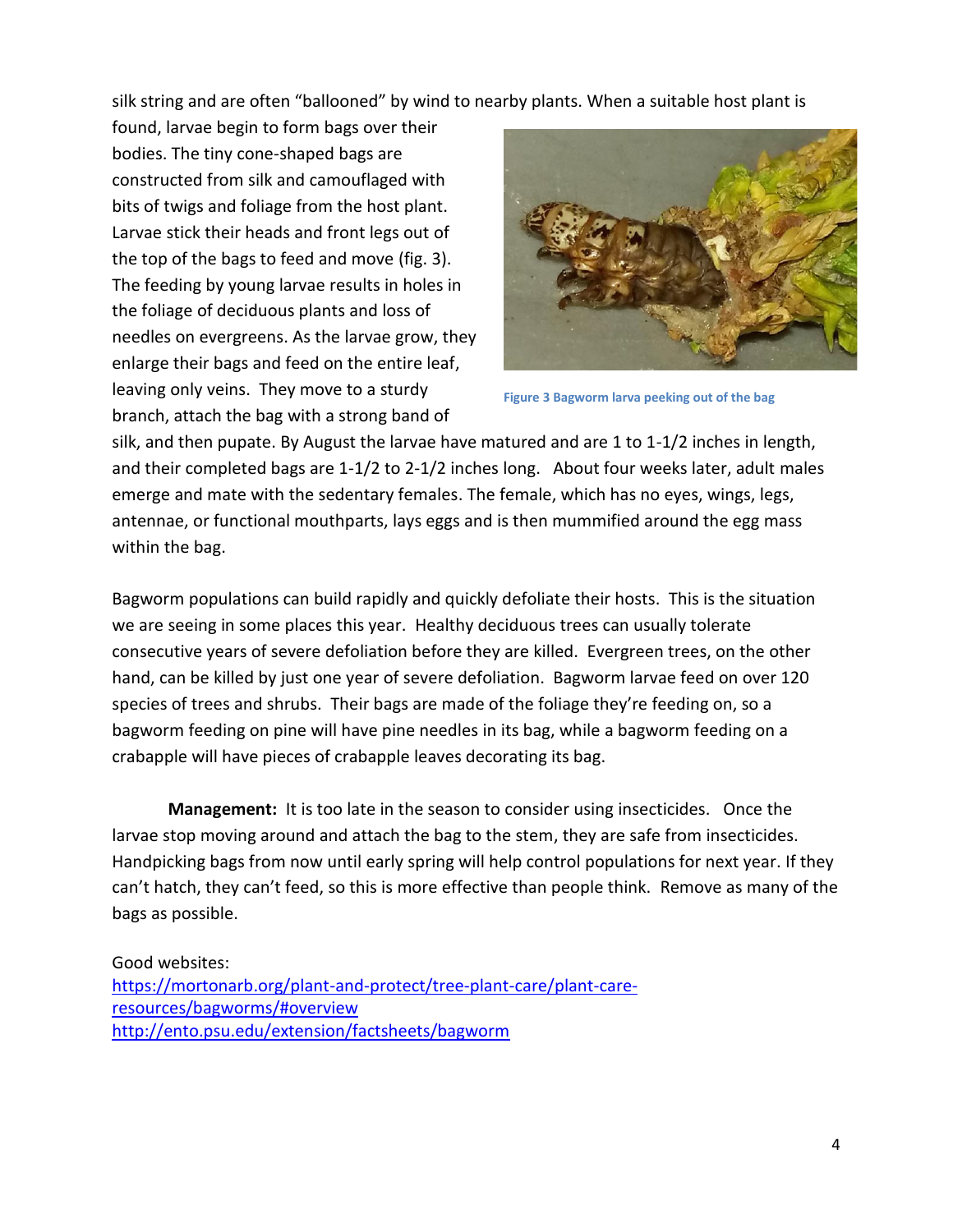#### **Magnolia scale update (potentially serious)**

Magnolia scale (*Neolecanium cornuparvum*) has been an ongoing problem in northern Illinois for a number of years now and this year is no different. It is worth reviewing this pest as the

crawlers are expected out any day now (and may already be out in some areas).

This is an unusual scale insect because they're so big and easy to see! These insects have sucking mouthparts and extract sap from the host plant's branches and twigs. As with most soft scale infestations, plant leaves are often covered with sooty mold, a black fungus that grows on the honeydew excreted by the scales. Sooty mold cuts down on photosynthesis because it blocks sunlight from the leaf.



Initially, magnolia scales are shiny, fleshcolored to pinkish brown, and smooth, but

**Figure 4 Magnolia scale crawlers (arrow)**

they become covered with a white mealy wax over time. This wax is lost at the time crawlers emerge. Adult females give birth to live young, called crawlers (fig. 4), in late August or early September. This year it is more likely they will be out by mid-August. Some universities report that the beginning of emergence should start around 1900 to 1950 GDD. We already have 1908 GDD. The crawlers are tiny, flattened, and vary in color from yellow to reddish-brown. The crawlers settle on one- to two-year-old twigs to feed and remain there through the winter.

**Management:** Late summer into fall is a good time to tackle this pest as the crawlers are very vulnerable to insecticide treatments (such as insecticidal soap and summer oils). These products will kill the crawlers, but it must come in contact with them to destroy them. Once crawlers begin to emerge, you may want to wait a few days for a good number of them to emerge, so you can kill as many as possible with your spray. Because they will not all emerge at once, it would be wise to check for live crawlers and be prepared to spray a second time when more of the population is out. Product labels will give timing on repeat applications. Remember that we are targeting the crawlers, not the adults. The adults will die on their own, from old age. It should be noted that adult scale will remain in place even when dead. Don't spray, trying to kill the adults.

Good web site: [https://mortonarb.org/plant-and-protect/tree-plant-care/plant-care](https://mortonarb.org/plant-and-protect/tree-plant-care/plant-care-resources/magnolia-scale-neolecanium-cornuparvum/)[resources/magnolia-scale-neolecanium-cornuparvum/](https://mortonarb.org/plant-and-protect/tree-plant-care/plant-care-resources/magnolia-scale-neolecanium-cornuparvum/)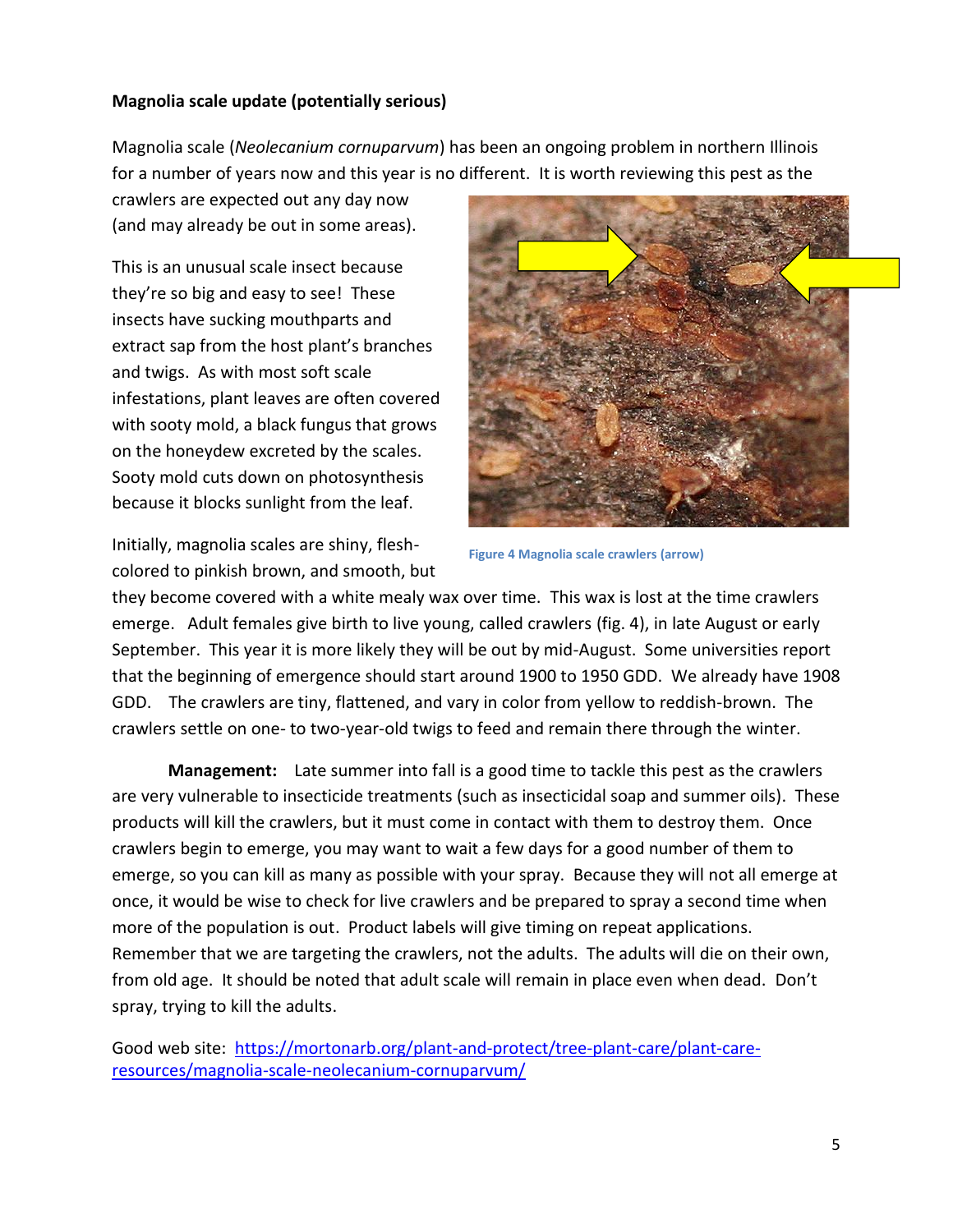#### **Milkweed beetles and bugs (minor)**

Milkweed has become a popular plant to grow in home gardens as well as native areas. Many are hoping to attract monarch butterflies. Sometimes uninvited guests show up, too. We have not had many reports of these unwanted guests, but I will bet they are out there already. I am talking about milkweed bugs and milkweed beetles.

Red milkweed beetles (*Tetraopes tetrophthalmus*) are 1/2 to 3/4 inch-long and rosy red with

black spots and long black antennae (fig. 5). Adults feed on milkweed leaves; while in the larval stage they bore into and feed on milkweed stems and roots. Milkweed bugs also attack milkweed. There are two species of milkweed bug, the large milkweed bug (*Oncopeltus fasciatus*) and the small milkweed bug (*Lygaeus kalmia*). These two insects look very much alike, both sporting bright orange-red and black colors (fig. 6). Young bugs (nymphs) also have these colors, but lack fully developed wings. Both the adults and the nymphs will feed on the milkweed seeds, and it is not uncommon to see groups of them huddled together on the milkweed fruits. These insects are often mistaken for boxelder bugs which are similar in color.



**Figure 5 Adult milkweed beetle**



**Figure 6 Adult milkweed bug**

**Management:** None usually needed as relatively little damage is done.

Good websites: <http://bugguide.net/node/view/504> <http://bugguide.net/node/view/460>

#### **Grubs in the lawn (potentially serious)**

We are getting to the time of year when homeowners start thinking about grubs (whether or not that actually have them). It is worthwhile to review the problem as it seems like there is always some wrong information floating around out there. White grubs are the larvae of several beetles including Japanese beetles, chafers and June beetles. While eggs of these species will hatch into grubs at various times in late summer, most of the damage begins around early August. The grubs will continue to feed on turf roots until the weather gets cold. Then they will go deeper into the soil to spend the winter. When spring returns, the grubs will come back to the surface, but they are older and tougher and insecticides are less successful.

How do you know if your lawn needs grub control? Grubs eat grass roots, and this will lead to brown areas in the lawn. Unfortunately, other causes can lead to a brown lawn. We have had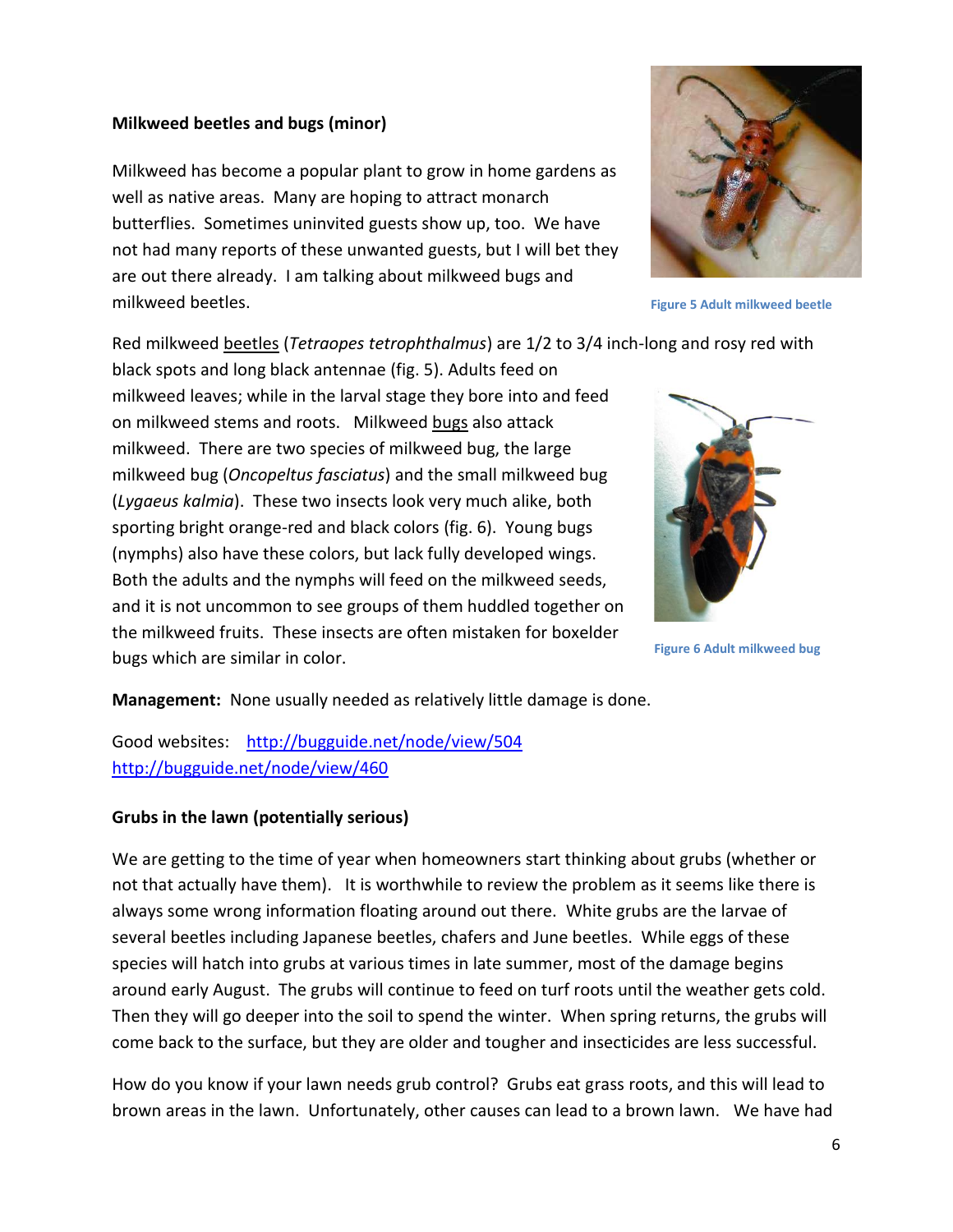a lot of hot, dry weather, and that can cause lawns to turn brown. We are also seeing some fungal diseases in lawns that can lead to browning. If your lawn has grubs, you will be able to pull the lawn up like a carpet since the roots are gone. Homeowners who are irrigating the lawn should be watchful. The beetles have to bury their eggs in the soil. They are more likely to do this in soils that are moist and easy to dig. So, those of you who are watering may be more likely to deal with grubs this year.

Is grub control a good idea for everyone? Not necessarily. If your lawn has never had grubs before and you are not irrigating, it would be best to skip the grub control. Usually, control is not warranted unless 10-12 grubs are present per square foot. Also, we have had fewer reports of Japanese beetles this year, so the grub population may be down.

If you plan to manage grubs with insecticides, know that the timing of application depends on the product selected. There are now many insecticides available to treat grubs, and they have different application times. Traditional insecticides, like trichlorfon and carbaryl, are applied to the lawn when young grubs are active (August and September). Imidacloprid can be applied once in mid-July in areas where adult beetles were numerous. Another product, known as chlorantraniliprole, is applied in spring to kill new grubs that hatch out in late July. It will not kill grubs present in spring. Usually, one treatment of any of these is adequate when followed up with good turf management. (Insecticide information from University of Illinois and Michigan State University). The bottom line is to read the product label carefully to see which ingredient the product contains and exactly when it should be used. Timing is important. Most of these products need to be watered in to be effective. Check the label for this information as well.

We receive a lot of questions about the use of the biological control milky spore disease. This is a bacterium that is specifically toxic to the grub stage of the Japanese beetle and is applied to the soil. This is a slow method at best in the warmer southern states (may take 3-5 years to build up in soil enough to be effective) and is often not very effective in colder, northern states. Also, if you have grubs that come from another type of beetle, it won't work on them at all.

There are also products that contain *Bacillus thuringiensis* var. *galleriae,* a naturally occurring bacterium. [Clemson](https://hgic.clemson.edu/factsheet/white-grub-management-in-turfgrass/) Cooperative Extension indicates that "research has shown control to be marginal".

#### Good website:

[https://www.canr.msu.edu/news/how\\_to\\_choose\\_and\\_when\\_to\\_apply\\_grub\\_control\\_products\\_f](https://www.canr.msu.edu/news/how_to_choose_and_when_to_apply_grub_control_products_for_your_lawn) [or\\_your\\_lawn](https://www.canr.msu.edu/news/how_to_choose_and_when_to_apply_grub_control_products_for_your_lawn)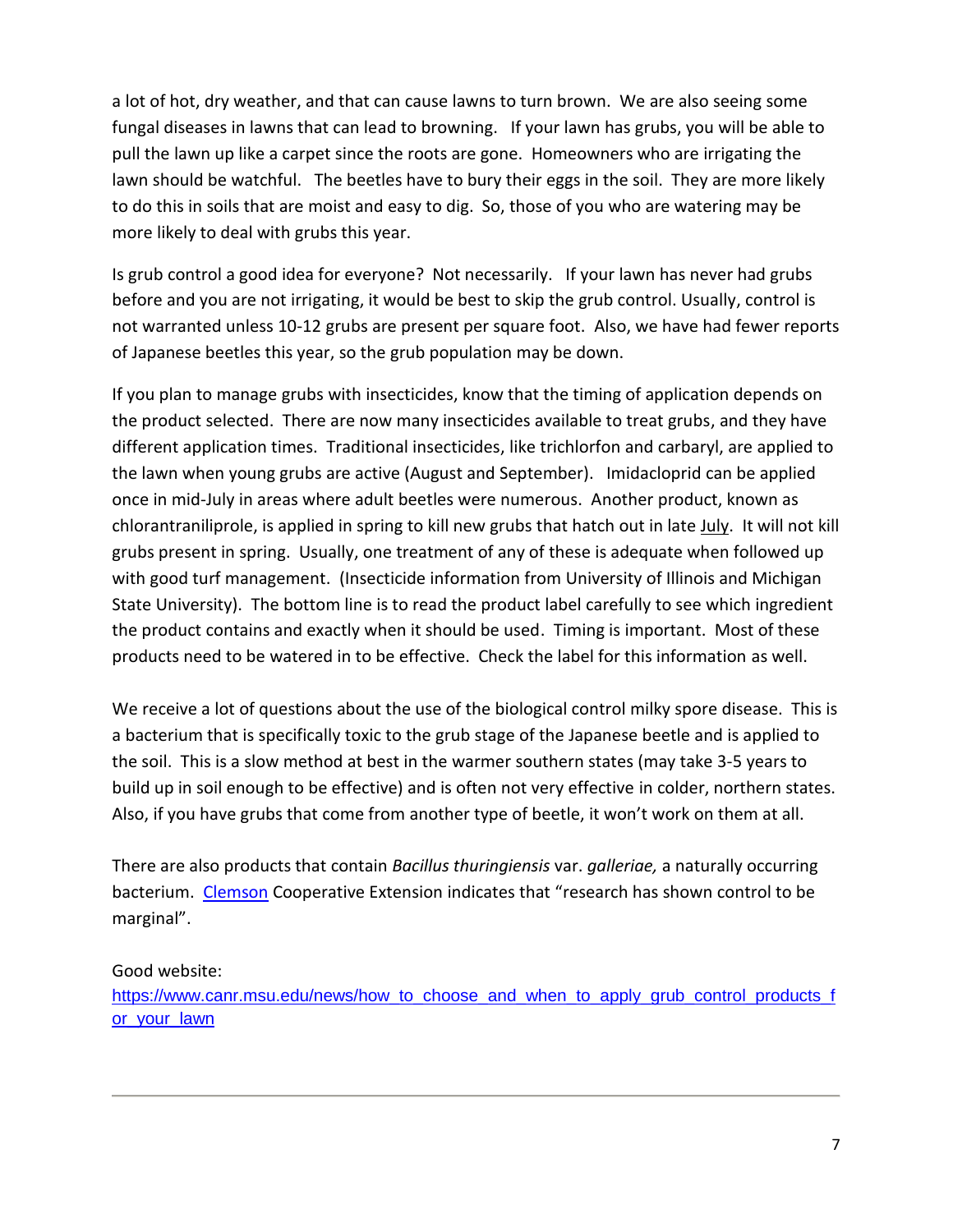

### *Bartlett Tree Experts, Plant Clinic sponsor*

The Plant Health Care Report is prepared by Sharon Yiesla, M.S., Plant Knowledge Specialist and edited by Stephanie Adams, Ph.D., Plant Health Care Leader; Fredric Miller, Ph.D., Research Entomologist at The Morton Arboretum and Professor at Joliet Junior College; Julie Janoski, Plant Clinic Manager; and Carol Belshaw, Arboretum Volunteer. The information presented is believed to be accurate, but the authors provide no guarantee and will not be held liable for consequences of actions taken based on the information.

Thank you...I would like to thank all the staff and volunteers that report disease and pest problems when they find them. Your hard work is appreciated.

Literature/website recommendations: Indicator plants are chosen because of work done by Donald A. Orton, which is published in the book Coincide, The Orton System of Pest and Disease Management. Additional information on growing degree days can be found at: [http://www.ipm.msu.edu/agriculture/christmas\\_trees/gdd\\_of\\_landscape\\_insects](http://www.ipm.msu.edu/agriculture/christmas_trees/gdd_of_landscape_insects) [http://extension.unh.edu/resources/files/Resource000986\\_Rep2328.pdf](http://extension.unh.edu/resources/files/Resource000986_Rep2328.pdf)

This report is available online at <https://mortonarb.org/about-arboretum/plant-health-care-report/>

For pest and disease questions, please contact the Plant Clinic. The Plant Clinic building is now open to walk-in customers, Monday through Friday 10 am to 4 p.m. You can still contact the Plant Clinic via email at [plantclinic@mortonarb.org](mailto:plantclinic@mortonarb.org) . Emails will be answered during business hours Monday through Friday. Plant Clinic can also be reached by phone (630-719-2424), Monday thru Friday 10 am to 4 pm. Inquiries or comments about the PHCR should be directed to Sharon Yiesla a[t syiesla@mortonarb.org](mailto:syiesla@mortonarb.org).

Copyright © 2021 The Morton Arboretum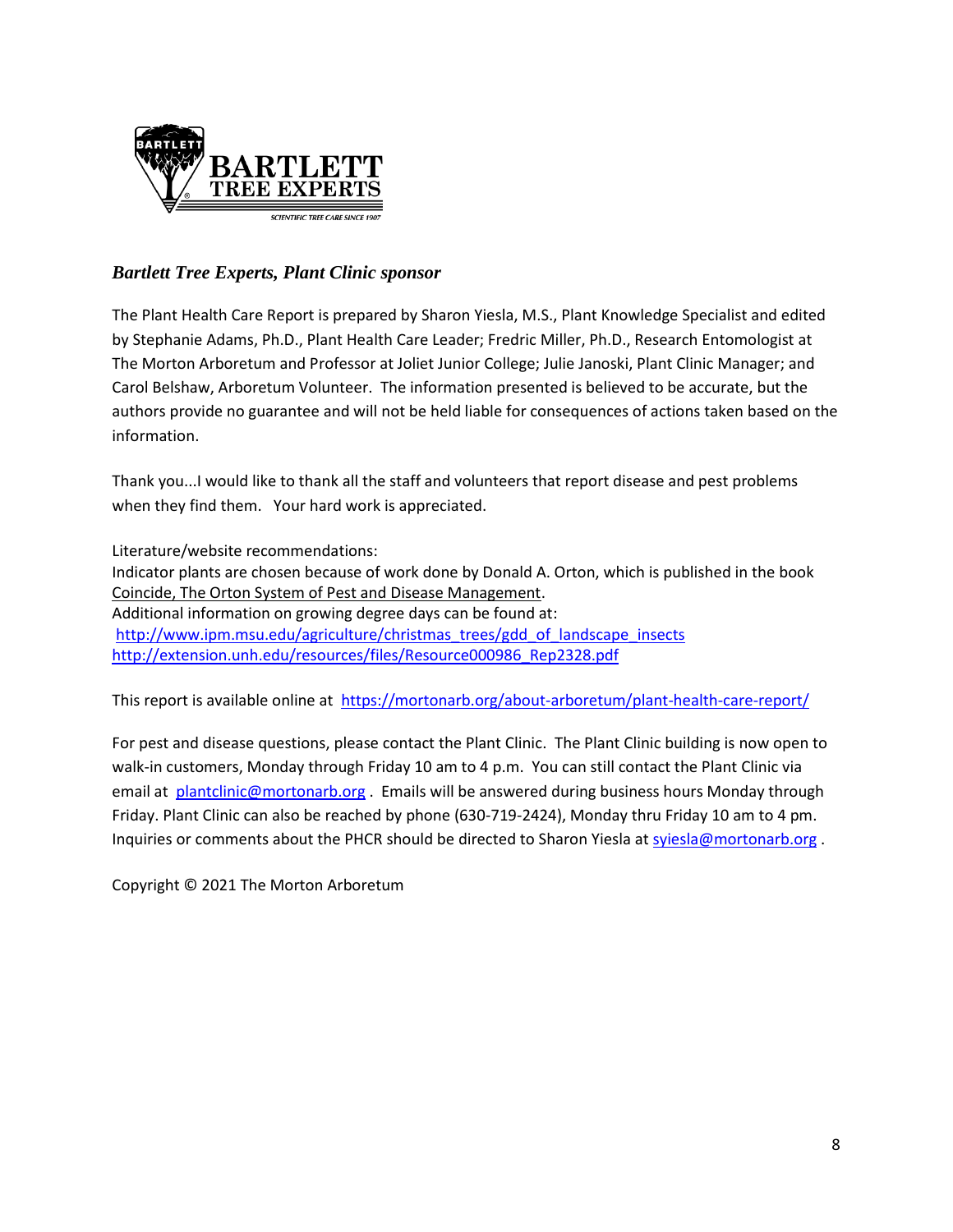# **2021 Plant Health Care Report Index**



**THE CHAMPION** of TREES

Following is an index of the various subjects in this year's report. The number after each subject is the report number. For example, using the chart below, Cankers….. 1 means that it was discussed in the PHC report 2021.01 or the newsletter dated April 2, 2021. The index is updated with the publication of each full issue and is included at the end of each full issue.

| April 2       |
|---------------|
| April 16      |
| April 30      |
| May 14        |
| <b>May 28</b> |
| June 11       |
| June 25       |
|               |

| Dieback, cankers, stress, weather 8 |  |
|-------------------------------------|--|
|                                     |  |
|                                     |  |
|                                     |  |
|                                     |  |
|                                     |  |
|                                     |  |
|                                     |  |
|                                     |  |
|                                     |  |
|                                     |  |
|                                     |  |
|                                     |  |
|                                     |  |
|                                     |  |

| 2021.8  | July 9       |
|---------|--------------|
| 2021.9  | July 23      |
| 2021.10 | August 6     |
| 2021.11 | August 20    |
| 2021.12 | September 10 |
| 2021.13 | September 24 |
|         |              |

| Indicator plants, what they tell us  1 |  |
|----------------------------------------|--|
|                                        |  |
|                                        |  |
| Milkweed beetles and bugs 10           |  |
|                                        |  |
|                                        |  |
|                                        |  |
|                                        |  |
|                                        |  |
|                                        |  |
|                                        |  |
|                                        |  |
|                                        |  |
|                                        |  |
|                                        |  |
|                                        |  |
|                                        |  |